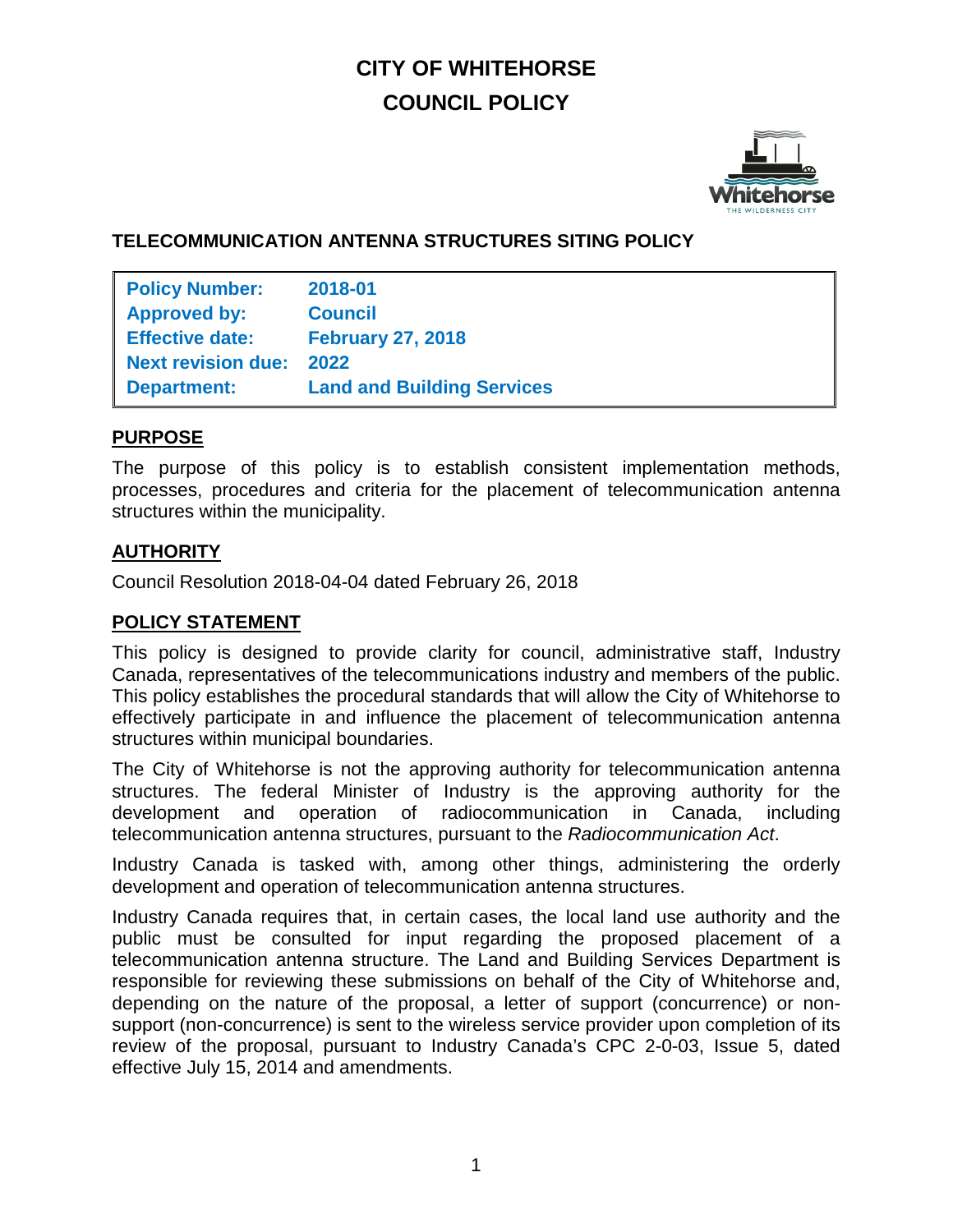Notwithstanding that the City may issue a letter of non-concurrence, Industry Canada, as the approving authority, may ultimately choose to issue permission to install a telecommunication antenna structure in non-conformance with this policy.

This policy is pursuant to section 265 of the *Municipal Act* (R. S. Y. 2002) as amended, which gives the City the authority to adopt bylaws for municipal purposes respecting the matters of safety, health, welfare of the people and the protection of persons and property.

This policy should be read in conjunction with the City's applicable acts, bylaws (including the Zoning Bylaw and Official Community Plan), policies, procedures and any related federal legislation and supporting references.

#### **SCOPE**

The telecommunication antenna structures siting policy applies to proponents of submissions for new telecommunication antenna structures within the municipal boundaries of the city. There are no exceptions provided in this policy.

#### **Consequence of Non-Compliance**

City staff charged with the administration of the telecommunication antenna structures siting policy and proponents applying under this policy would be accountable to the provisions under this policy and any related City bylaws or policies.

#### **DEFINITIONS**

**"administration"** means the staff of the Land and Building Services Department tasked with receiving, evaluating and processing submissions for telecommunication antenna structures.

**"adjacent residential"** means residential properties that abut a proposed or existing telecommunication antenna structure site, including those sites separated by a public or private thoroughfare, utility right-of-way, railway, stream, river, or other natural or manmade feature or element as determined by administration.

**"affected residential properties"** means all residential properties within a 200 metre radius of a proposed telecommunication antenna structure to which notification of a public consultation meeting must be sent.

**"City"** means the City of Whitehorse.

**"co-location"** means the placement of telecommunication antennas and equipment operated by one or more proponents on a telecommunication antenna structure operated by a different proponent, thereby creating a shared facility.

**"futures"** means the identification of locations on a telecommunication antenna structure allocated for antenna arrays which will be installed at some time in the future rather than at the time of the initial construction of the structure.

**"height"** means the measurement to determine the height of any proposed or existing tower that shall be taken from the ground, not the top of any base upon which the tower may sit, and extends to the highest point of the tower which includes any GPS or antenna array, lightning rod or other attached device.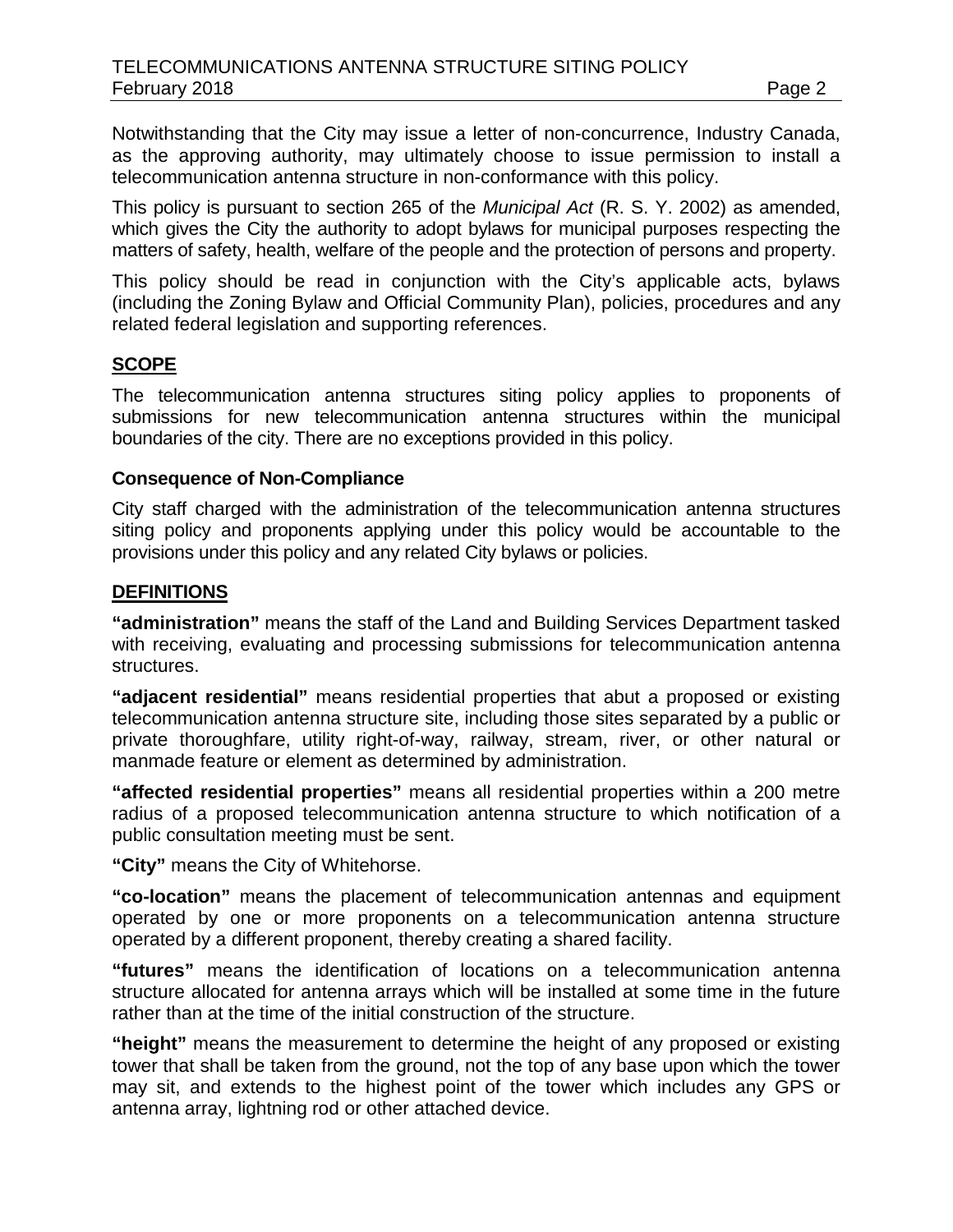**"Industry Canada"** means the federal government body responsible for radio frequency spectrum management. Information detailing federal procedures relating to the sitting of radiocommunication and broadcasting antenna systems available at: www.ic.gc.ca/antenna

**"letter of concurrence"** means a letter from the City supporting a proponent's proposal for the installation of a telecommunication antenna structure within the city.

**"letter of non-concurrence"** means a letter from the City signifying no support for a proponent's proposal for the installation of a telecommunication antenna structure within the city.

**"proponent"** means a company, business or organization providing wireless telecommunication services.

**"protocol"** means the provisions of this telecommunication antenna structures siting policy.

**"public consultation meeting"** means a meeting conducted by a proponent's representatives to which members of the public (affected residential properties) are invited, and at which the public is informed about a proposed telecommunication antenna structure placement within the community. The meeting may be either formal or open house format, at the discretion of administration.

**"residential designation"** means any area of land either designated by the City's Official Community Plan or zoned by the City's Zoning Bylaw as an area primarily for residential development, which may or may not contain buildings.

**"residential development"** means land that has residential buildings (dwellings) constructed upon it.

**"residential properties"** means land subdivided for residential development that either has existing residential buildings on it or is currently vacant but intended for future residential use.

**"roof-top installation"** means any telecommunication antenna structure that is placed on the roof of a building.

**"Safety Code 6"** means Health Canada's standards for acceptable human exposure to radiofrequency electromagnetic fields as set out in its document "Limits of Human Exposure to Radiofrequency Electromagnetic Fields in the Frequency Range from 3 KHZ to 300 GHZ", as amended. Pursuant to federal requirements, all telecommunication antenna structures within the city must comply with these standards.

**"stealth structure"** or **"stealth installation"** means the installation of a telecommunication antenna structure in a manner that is designed and constructed to hide, camouflage or integrate the telecommunication antenna structure into an existing building, landscape, topography or structure.

**"submission"** means an information package with respect to a proposed telecommunication antenna structure submitted by a proponent to the City for concurrence, and containing materials for review such as site plans, photographs, and detailed drawings of the structure.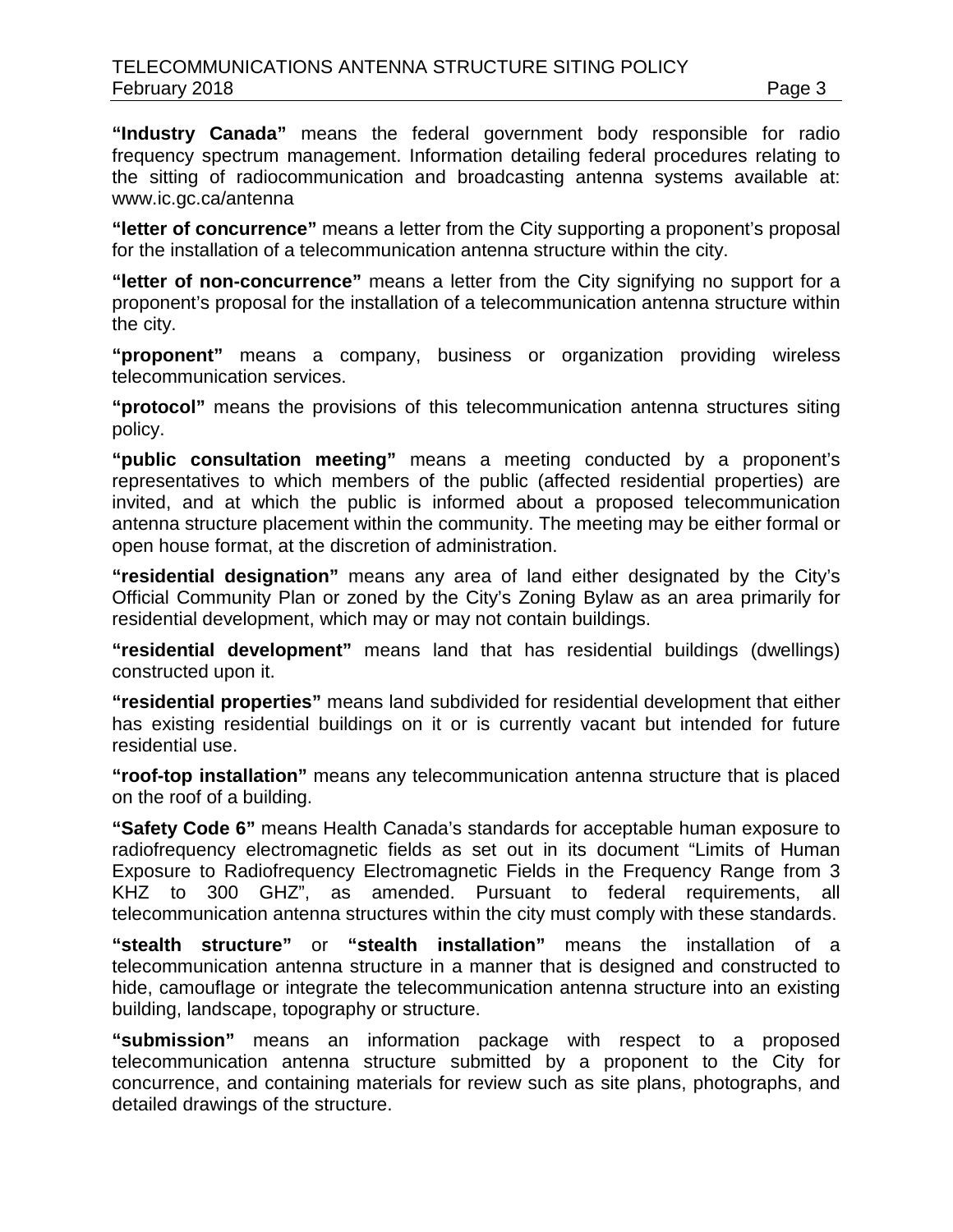**"telecommunication antenna"** means a device that requires a permit from the federal government and is used to receive and/or to transmit radio-frequency signals, microwave signals or other communications energy transmitted from or to be received by other antennas.

**"telecommunication antenna structure"** means any roof-top, building-mounted or ground mounted pole, tri-pole, spire, lattice work or other freestanding structure, tower, streetlight, parking lot light or combination thereof, including supporting lines, cables, wires, and braces intended for the purpose of mounting a telecommunication antenna or series of antennas on it. Also included are any cabinets or shelters containing electronic or other equipment associated with these antenna structures and any compound required to accommodate these components. Amateur radio antenna structures are excluded and are not administered by this policy.

**"tower"** means any ground-mounted monopole, tri-pole, or lattice work structure upon which telecommunication antennas are attached. Not included are streetlight poles, parking lot light poles, existing electric utility towers or similar type structures as determined by administration.

**"Type A submission"** means the submission processing method for those telecommunication antenna structures listed in subsection 4.1 of this policy.

**"Type B submission"** means the submission processing method for those telecommunication antenna structures listed in subsection 4.2 of this policy.

**"Type C submission"** means the submission processing method for those telecommunication antenna structures listed in subsection 4.3 of this policy.

# **1.0 OBJECTIVES**

- Establish a process and criteria for consistently and equitably reviewing, evaluating and rendering a decision of either concurrence or non-concurrence on each proposal for placing a telecommunication antenna structure within the city.
- Provide clear and reasonable requirements for effective participation and cooperation between proponents and the City.
- Minimize the number of towers required for telecommunication antenna networks within the city.
- Ensure co-location opportunities for telecommunication antenna structures are explored and acted upon.
- Encourage and promote opportunities for improved telecommunication antenna structure design and concealment in order to minimize visual impacts on the surrounding area and the city in general.
- Provide an opportunity for residents located near specific types of proposed telecommunication antenna structures to make comments, ask questions or raise concerns relating to the proposal, make the proponent aware of local considerations and provide recommendations regarding the placement and/or appearance of the structure.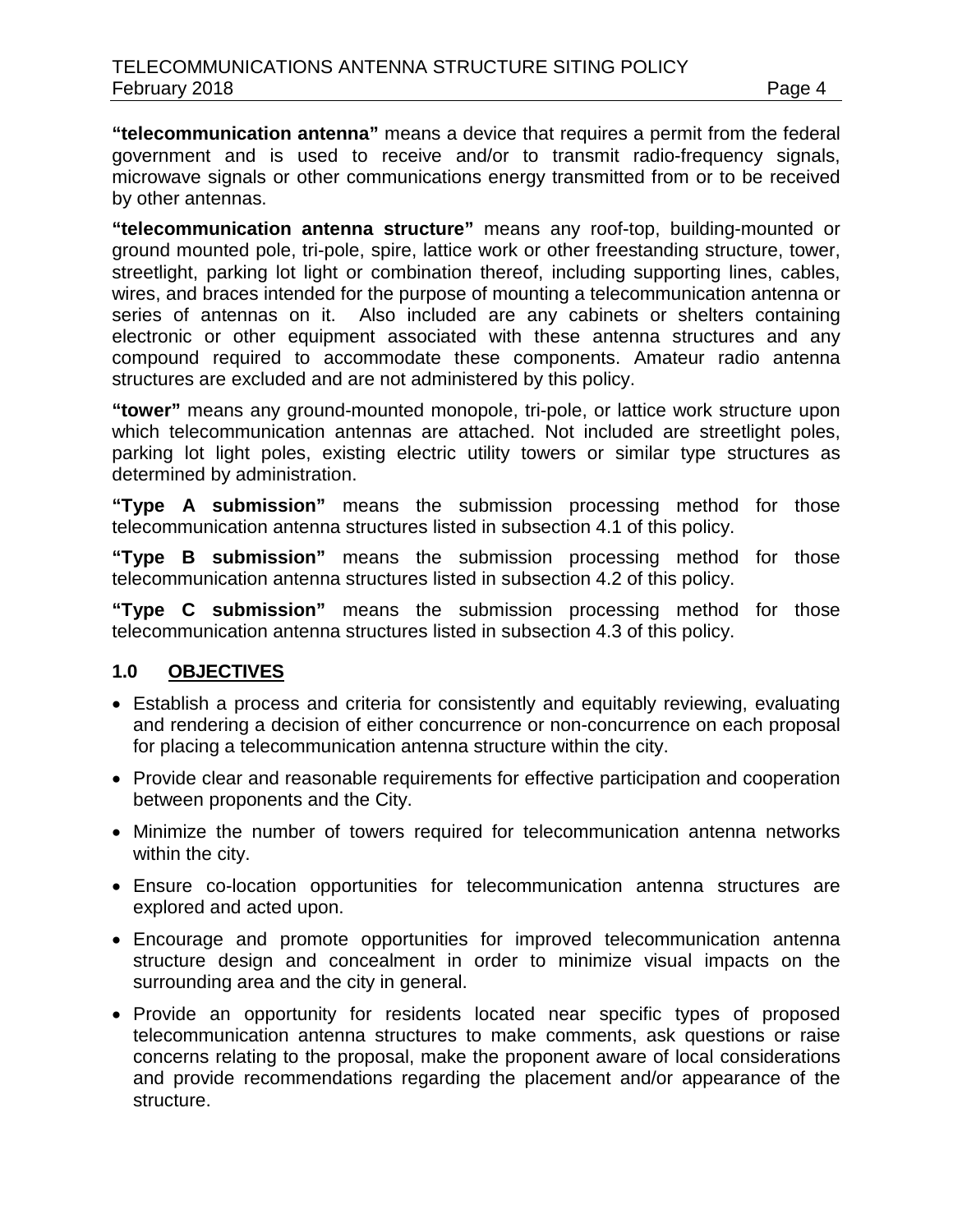# **2.0 RESPONSIBILITIES**

#### **2.1 City Council**

City Council endorses the processes set out in this policy.

## **2.2 City Administration**

For the purposes and administration of this policy, the designated official for the City is the Manager of Land and Building Services, or his/her designate. All correspondence and materials submitted as part of this process shall be directed to the attention of the Manager, Land and Building Services. City administration reviews and evaluates each submission. The specific elements and issues observed, reviewed, analysed and evaluated in reaching a decision to either support or not support a submission include, but are not limited to, the following:

- Proposed location of telecommunication antenna structure in a community or area;
- Existing and proposed on-site uses and structures;
- Adjacent sites and their existing and proposed uses and structures;
- How close a cell tower is proposed to residential development;
- Co-location potentials on the site and on nearby sites with other antenna structures;
- Compliance with the City's telecommunication antenna structures policy;
- Conformity with the City's policies regarding historic sites and environmentally sensitive areas; and
- Design aspects of the proposal, including:
	- o height;
	- o colour;
	- o type of structure;
	- o diameter (if a monopole or tri-pole);
	- $\circ$  number of antenna arrays (including futures), shrouding of antenna arrays;
	- o potential for disguising or camouflaging, screening of equipment compound and shelters, plans, arrangement, materials and colour of equipment shelters;
	- o location on the site, access/egress to the facility;
	- o impact to on-site parking facilities and vehicular movement;
	- o impact to on-site garbage facilities, impact to on-site utility rights-of-way;
	- o proposed signage or other markings and lighting, distance to other existing towers; and
	- o removal of redundant structures (if a re-build, replacement or co-location).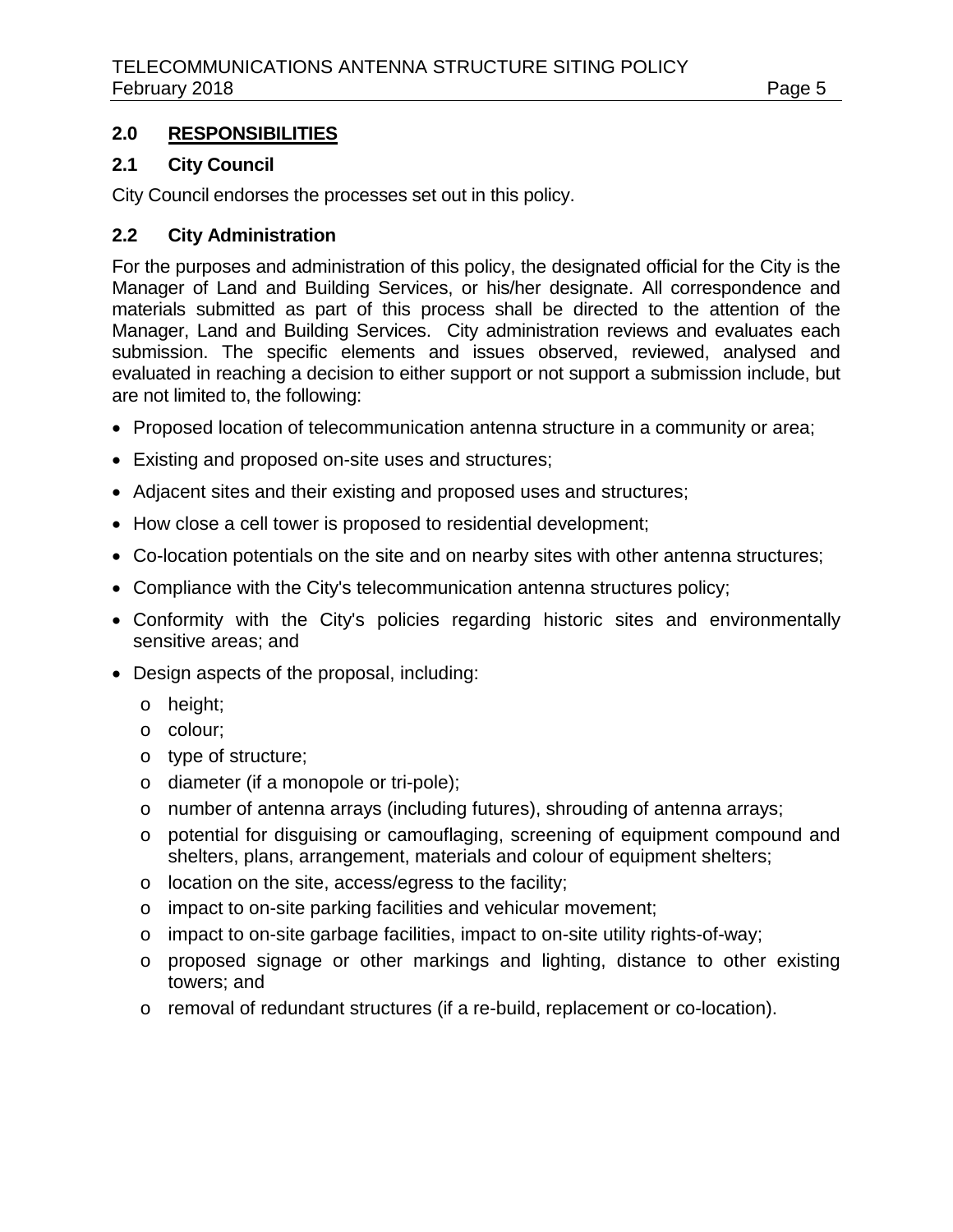### **2.3 Proponents**

### **Pre-submission Consultation**

Proponents are encouraged to conduct a pre-submission consultation with administration to identify preliminary issues of concern prior to making their submissions. In this regard, pre-submission consultations should ensure the following factors are addressed:

- the submission type;
- the proposed telecommunication antenna structure location;
- potential alternative locations;
- the type and height of the proposed telecommunication antenna structure;
- documentation regarding the investigation of co-location potential on existing or proposed telecommunication structures within 500 metres of the subject proposal;
- documentation regarding the offer for co-location on the proposed telecommunication antenna structure;
- issuance of a pre-submission notification to City Council; and
- the necessity for a public consultation meeting.

#### **3.0 TELECOMMUNICATION TOWER SUBMISSIONS**

#### **3.1 Submission Content Requirements:**

The details provided by a proponent in support of a submission to the City for a proposed telecommunication antenna structure must include all of the following information and materials before the submission will be considered complete:

- The type of telecommunication antenna structure being proposed;
- A copy of all required application and authorization forms;
- A letter of authorization from the registered property owner of the land, their agent, or other persons having legal or equitable interest in the land. Where an agent is authorizing the use on the property, proof verifying the agent's authority must be submitted;
- The proponent's name, company name and address, phone and fax numbers; colour photographs showing the proposed location of the telecommunication antenna structure as well as immediate surroundings;
- The appropriate submission fee; where applicable, a brief or report documenting any pre-submission consultation or meeting between the proponent and the City, members of the public, or a community association;
- A brief, or report documenting the public consultation meeting required for the telecommunication antenna structure where required by the policy;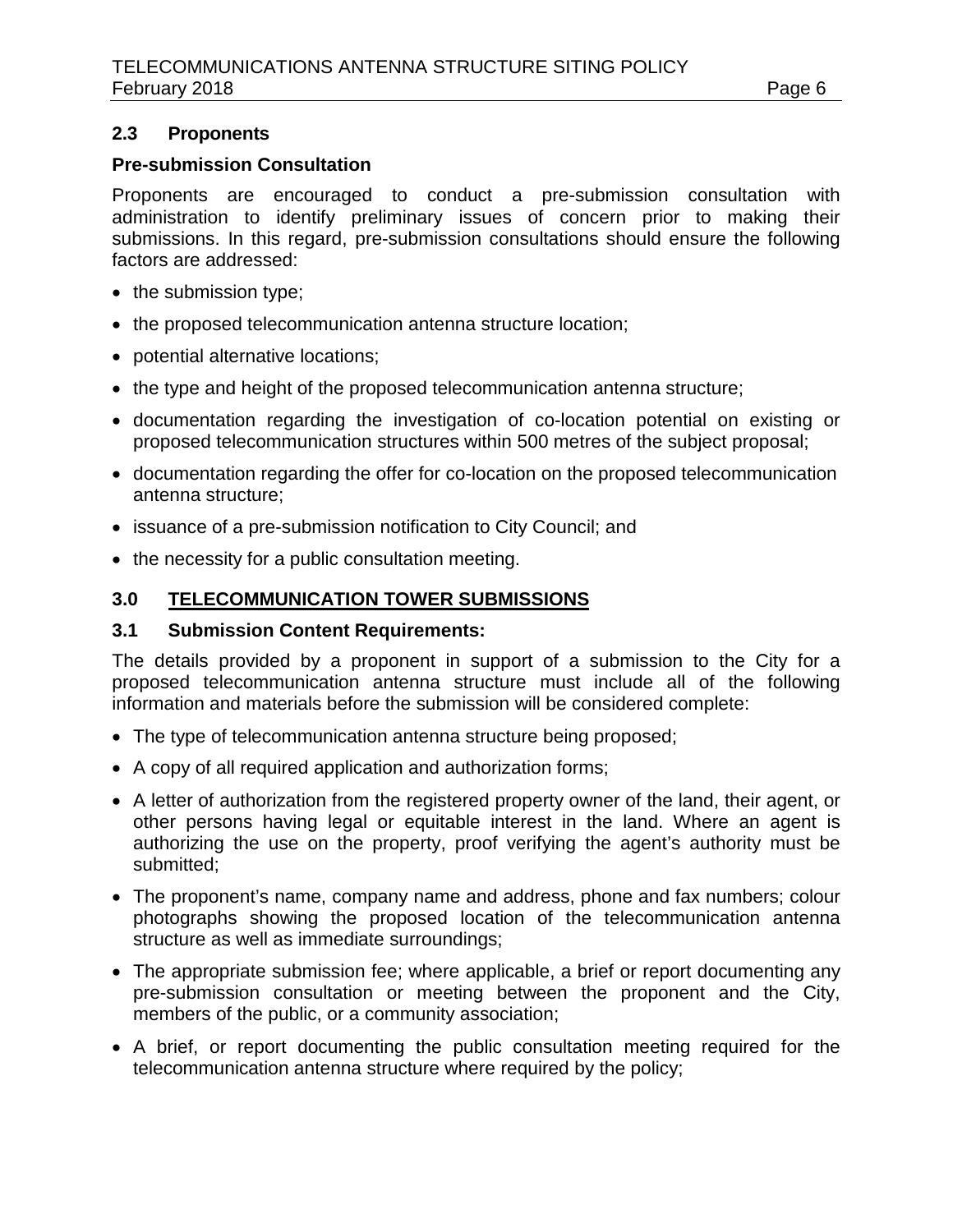- Copies of correspondence documenting notification to the City and community associations where required by the policy;
- Copies of correspondence documenting co-location information pursuant to subsection 6.3 of this policy (must be provided – identified submission processing time periods will not commence unless and until this information is provided to the City); and
- Three copies of a site plan, drawn to a readable and measurable scale, showing:
	- o North arrow;
	- o Municipal address and assigned city address;
	- o Legal address (plan/block/lot);
	- o Property lines with adjacent streets and lanes;
	- o Location of the antenna structure and any support buildings, including their dimensions;
	- o Location of existing buildings on the site and access to the site;
	- o Existing and proposed landscaping, fencing, screening;
	- o Distance to the nearest residential property (or residential designation if no dwellings are existing yet);
	- o Elevation drawings showing all sides of the antenna structure; and
	- o Proposed colour, material, diameter and height (if a pole or tri-pole structure); and
	- o Any other additional information or material that administration determines to be necessary and appropriate to properly evaluate the proposed submission.

# **3.2 Submission Processing Time Period**

Except as set out in subsection 3.3 of this policy, the City will process submissions and render a decision of either concurrence or non-concurrence within the time periods set out in sections 4.1, 4.2 and 4.3.

# **3.3 Extending the Submission Processing Time Period**

The processing time periods set out in sections 4.1, 4.2 and 4.3 of this policy may be extended by the proponent or the City, through mutual consent, when:

- Further negotiations are deemed by either party to be required;
- Additional notification is deemed by either party to be required; or
- A public consultation meeting that was not initially thought to be required is determined by the City to be necessary.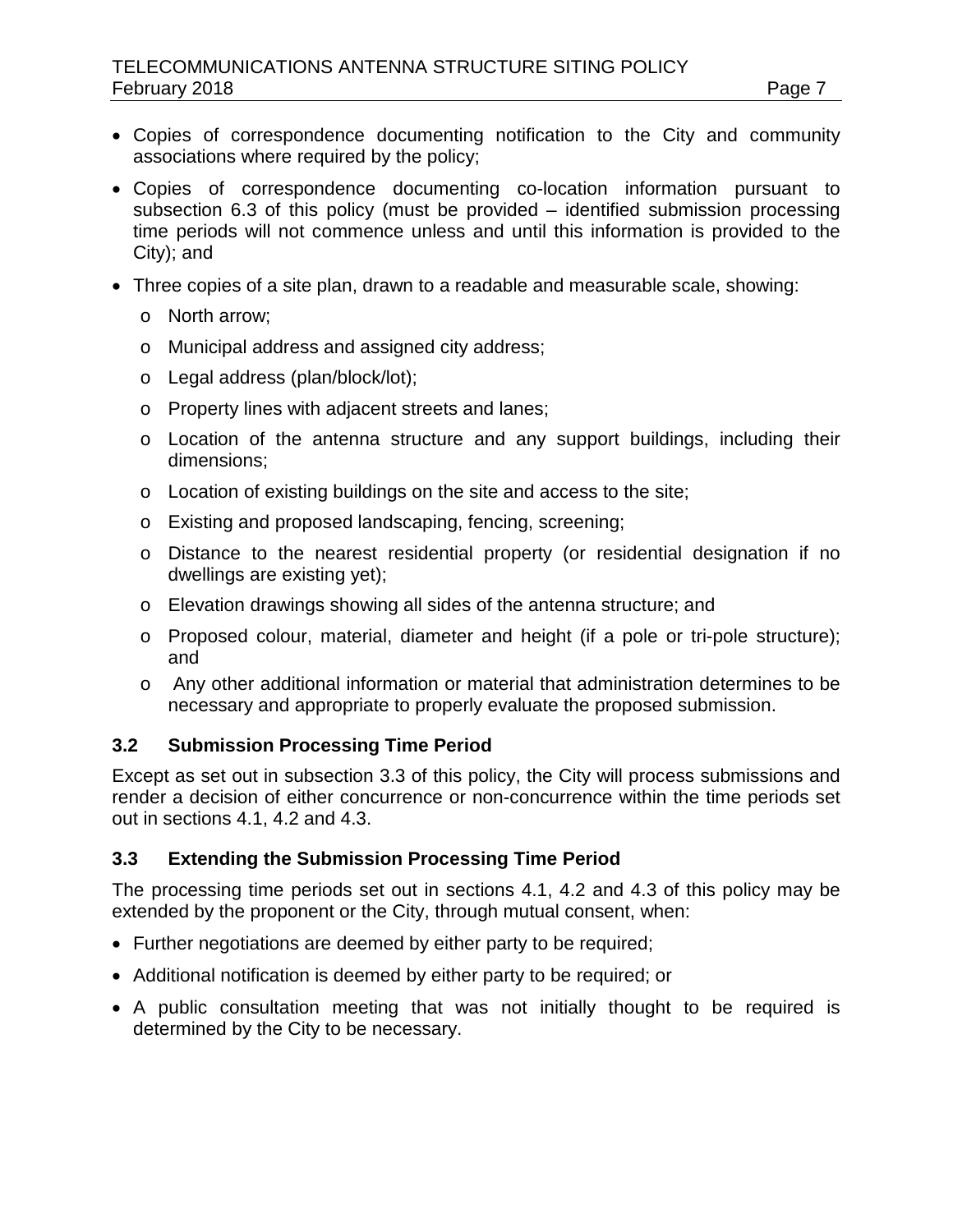## **3.4 Concurrence**

When a submission is given concurrence, the proponent will receive a letter of concurrence and a set of the drawings stamped "Plan Approved" from the City documenting the details of the concurrent submission*.* A copy of the letter will also be sent to City Council for information purposes*.* In addition, in those cases involving Type A and Type B submissions (see subsections 4.1 and 4.2 for particulars), the appropriate community associations will also receive written notification of the concurrence, including a set of drawings stamped as noted above.

# **3.5 Non-Concurrence**

When a submission is deemed to be in non-concurrence, the proponent will receive a letter of non-concurrence and a set of drawings stamped "Plan Not Approved", documenting the non-concurrent aspects. The City will provide reasons for its position, and send copies of the correspondence to mayor and council, as well as to the appropriate community associations in those cases involving Type A and Type B submissions (see subsection 4.1 and 4.2 for particulars). The City will also send a copy of the letter of non-concurrence to Industry Canada for information purposes.

# **3.6 Rescinding a Concurrence**

If, following the issuance of a letter of concurrence, it is determined by the City that the submission contains a misrepresentation or a failure to disclose all of the pertinent information regarding the proposal, or the plans and conditions upon which the concurrence was issued have not been complied with, and a resolution cannot be reached to correct the issue, the City may rescind its concurrence. Notification of any such action will be given in writing to the proponent and to Industry Canada and will include the reasons for the rescinding of its concurrence.

# **3.7 Duration of a Concurrence**

A letter of concurrence remains in effect for a maximum period of three years from the date it was issued by the City. If construction has not commenced within this time period the concurrence expires and a new submission and review process, including a public consultation (where required by this policy) is necessary prior to any construction occurring. For the purpose of this policy, construction will be deemed by the City to have commenced when the preparation of a base for a telecommunication antenna structure has been physically initiated on the site for which concurrence was issued or an existing telecommunication antenna structure is about to be altered in any way in preparation of an increase in height to that structure.

In addition, if construction has not commenced after two years from the date the letter of concurrence was issued, the City requests that the proponent send a written notification of intent to construct to the applicable community associations, and the City once the work to erect the structure is about to start. This notification should be sent 60 days prior to any construction commencing. No further consultation or notification by the proponent is required.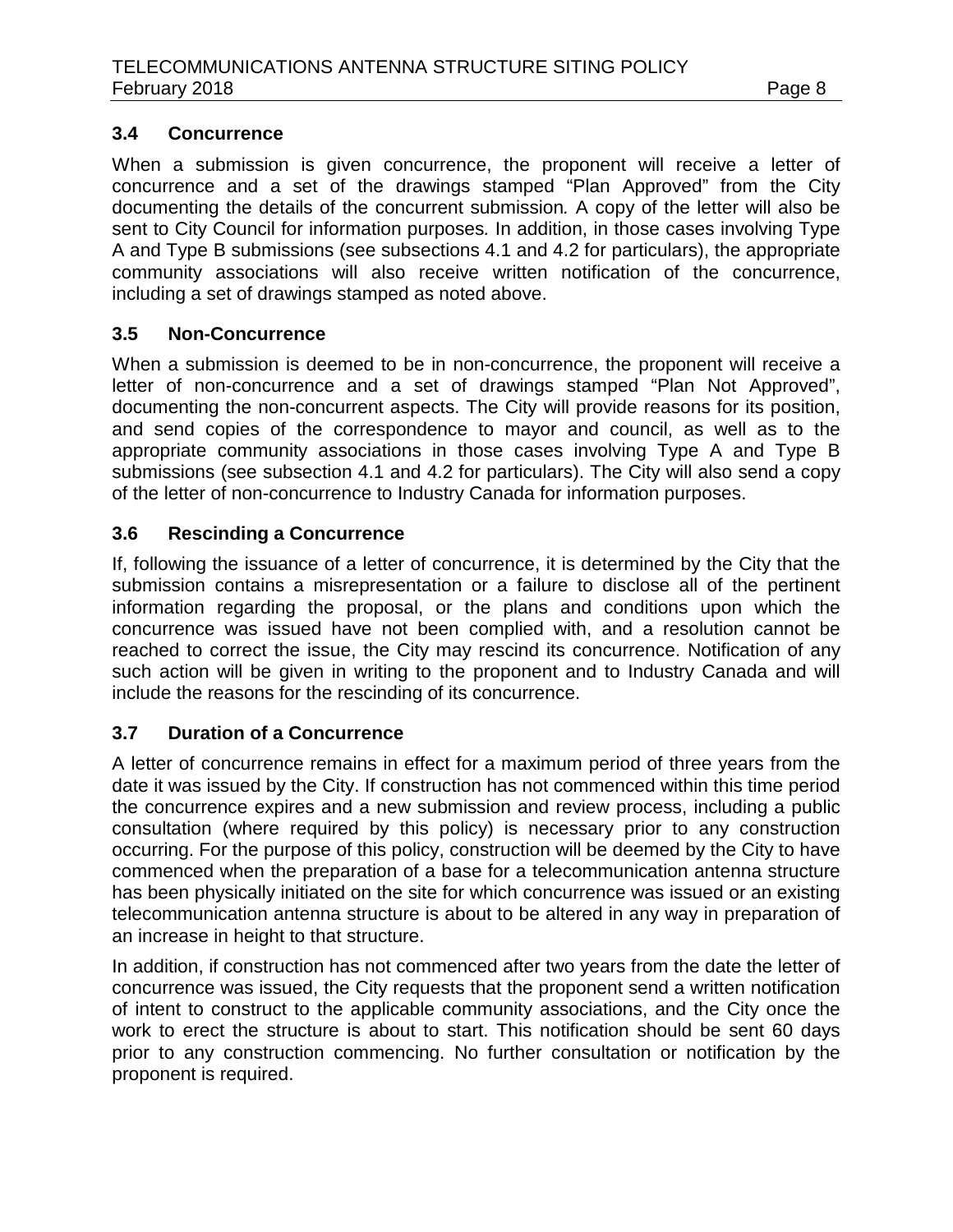### **3.8 Transfer of Concurrence**

Once a letter of concurrence has been issued, that concurrence may be transferred from the proponent that initially received the concurrence (the original proponent) to another proponent (the current proponent) without the need for further consultation with the City or the public, provided that:

- all information gathered by the original proponent in support of obtaining the concurrence from the City, including correspondence and information arising from the public consultation meeting, is also transferred to the current proponent to substantiate the concurrence;
- the structure for which concurrence was issued to the original proponent is what the current proponent builds; and
- construction of the structure is commenced within three years of the date the concurrence was issued, not three years from when the current proponent obtained the concurrence from the proponent to whom it was originally issued.

If the structure will be shorter than what the letter of concurrence was originally issued for, it will not be necessary to obtain a new concurrence or conduct a public consultation. However, the City must be notified in writing of this change. If the structure is to be increased in height, or changed (e.g. from a monopole to a tri-pole), then the current proponent must make a new submission to the City, undertake a public consultation following the provisions set out in section 7.0 and obtain a new letter of concurrence prior to any construction taking place.

#### **4.0 SUBMISSION CATEGORIES**

The City of Whitehorse recognizes that different types of telecommunication antenna structures may create different magnitudes or degrees of impact and concern within the community and on the existing built environment of the city in general. Consequently, the City has grouped the various types of telecommunication antenna structures into three main categories with the objective of making the assessment and evaluation of these types of submissions more efficient and functional with respect to procedures, actions required and processing times.

All submissions are subject to review by the City of Whitehorse Development Review Committee and are also subject to all City permitting requirements.

# **4.1 Type A Submissions**

Type A submissions involve those telecommunication antenna structures deemed by the City of Whitehorse to have potential impacts on or concerns for the community, the environment or the existing urban fabric of the city in general, that are proposed:

• on any tower of any height to be placed within 200 metres of any residential development or residential designation (to be measured from the centre of the base of the proposed structure);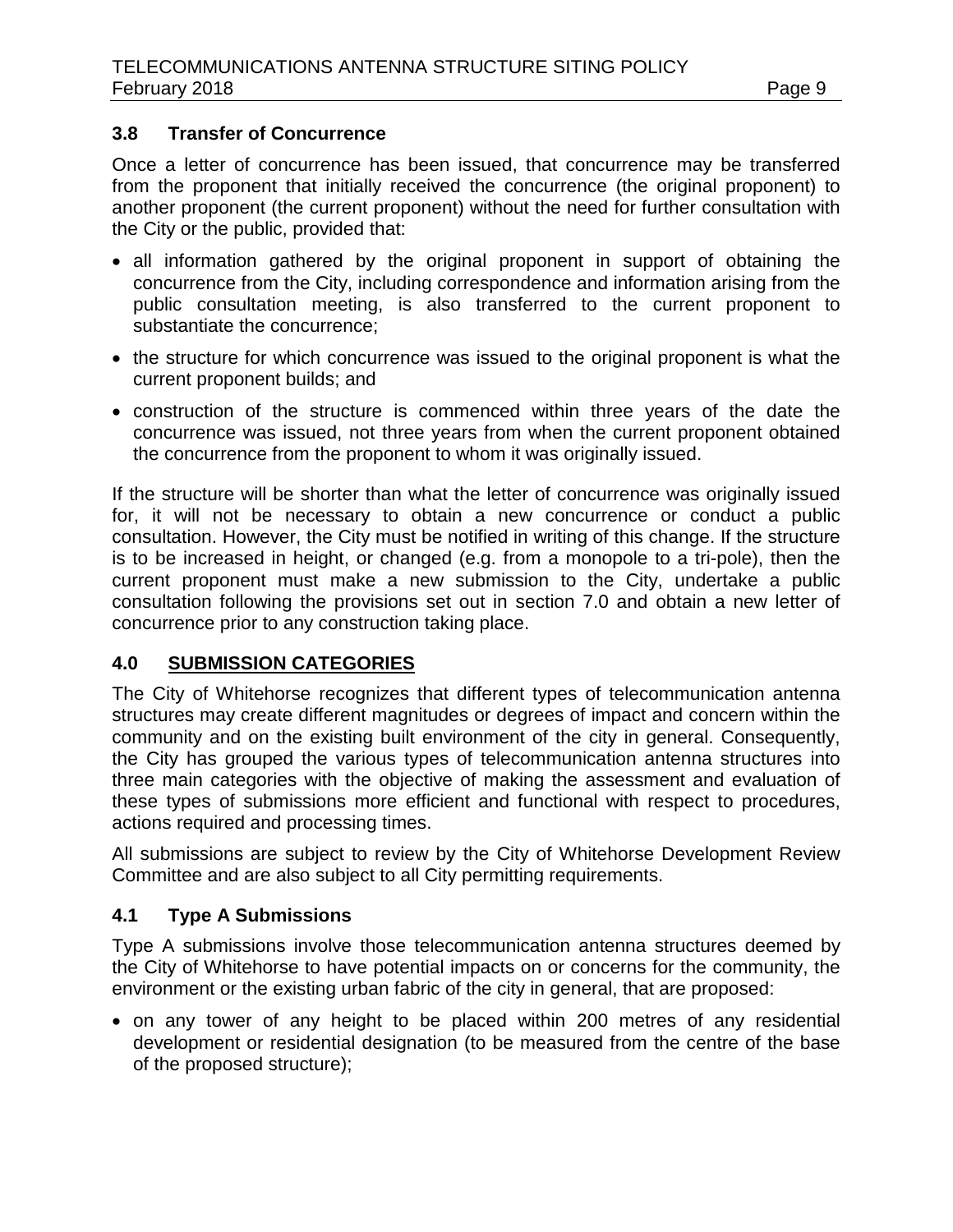- on any tower of any height to be placed in areas of environmental, historic, strategic or operational importance or sensitivity as identified by the City's Official Community Plan, Zoning Bylaw, or any other bylaws, policies or guidelines;
- to increase the height of any existing tower by more than 25% of the existing height; and
- on any other telecommunication antenna structures not identified as a Type B or a Type C submission structure, excluding amateur radio antenna structures which are not governed by this policy.

In addition to the preceding, Type A submissions also include telecommunication antenna structures (towers) that are proposed in locations designated as a commercial, industrial or institutional area and further than 200 metres away from any residential development or residential designation. Type A submissions in these areas will follow the same circulation and processing procedures as those noted above, however, no public consultation process will be required for this group of telecommunication antenna structures.

The use of any City-owned park or reserve land proposed for the placement of a Type A telecommunication antenna structure will require a public consultation process pursuant to the provisions set out in section 7.0.

A copy of each Type A submission received will be forwarded by administration to mayor and council and the appropriate community associations for information and comment purposes.

A public consultation meeting, conducted prior to making a submission to the City, will be required pursuant to the provisions set out in section 7.0. The City recommends at least a two week interval between the date of the public consultation meeting and making a submission to the City to ensure time for post-consultation inquiries and comments to be received from the public and answered by the proponent.

Type A submissions will be processed by the City within 45 days of receipt of a complete telecommunication antenna structure submission.

#### **4.2 Type B Submissions**

Type B submissions include those telecommunication antenna structures considered by the City to have low or no adverse impacts or concerns with respect to the community or the city in general. These include proposed telecommunication antenna structures in such locations as:

- on roof tops of high rise buildings (Note: the roof top should be higher than any adjacent residential developments or a public consultation may be required at the discretion of the City);
- on street light poles;
- on parking lot light poles;
- on existing utility towers and similar structures as determined by the City; and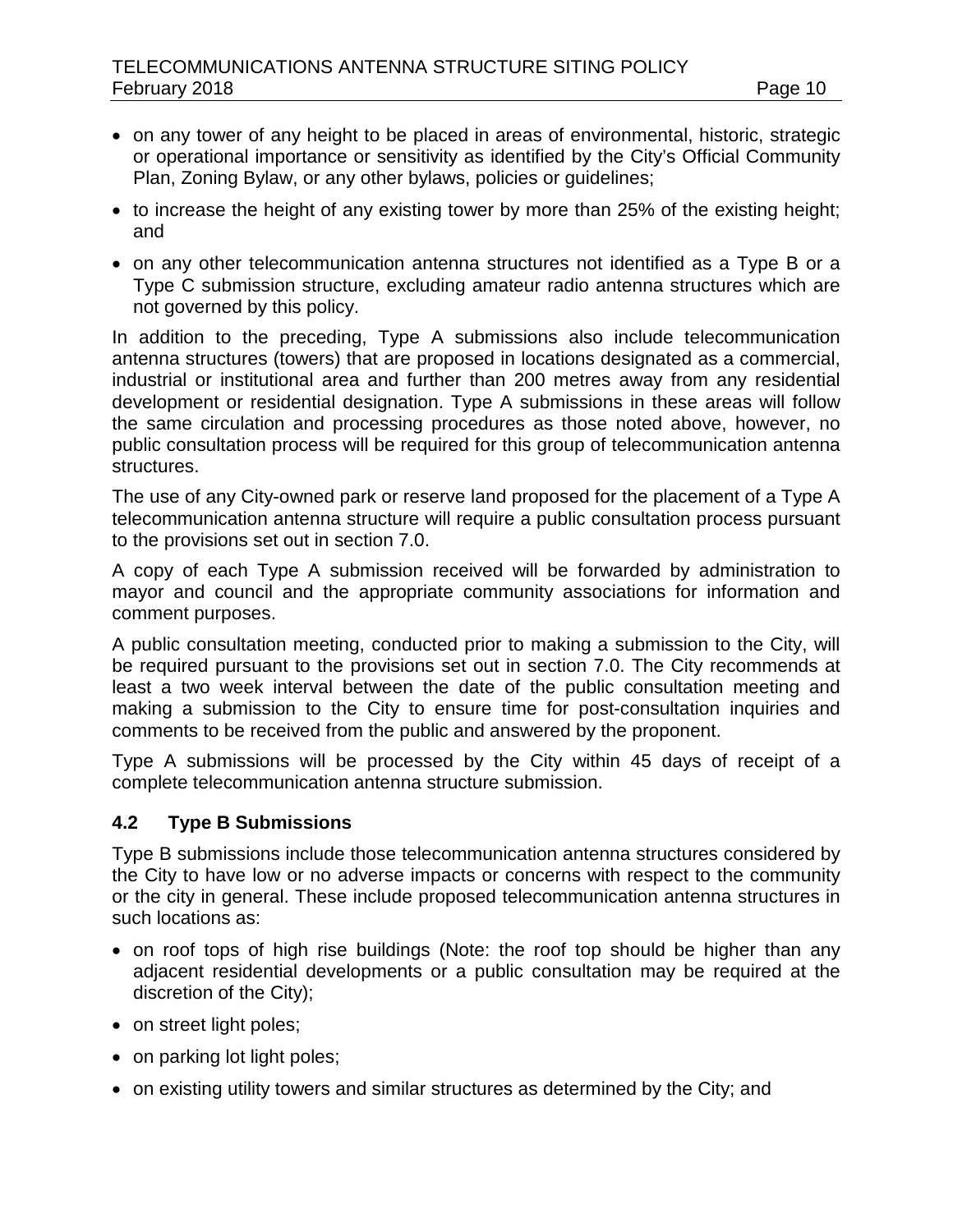• on towers less than 15 metres in height that are not identified as a Type A telecommunication antenna structure in section 4.1.

A public consultation meeting will not be required for Type B submissions.

Type B submissions will be processed by the City within 21 days of receipt of a complete telecommunication antenna structure submission.

# **4.3 Type C Submissions**

Type C submissions primarily apply to proposals for telecommunication antenna structures that will have a limited operational time frame and no or negligible adverse impacts on the community, the environment or the existing urban fabric of the city in general, as determined by the City. This category also includes the addition of telecommunication antenna structures to an existing tower in specific circumstances. Type C submissions include:

- a temporary telecommunication antenna structure, including a Cell on Wheels (COW), for a duration of no longer than 3 months;
- a time extension request for an existing temporary telecommunication antenna structure or COW to remain in place beyond the initial 3 month duration limit;
- a telecommunication antenna structure to be used for a special event;
- a telecommunication antenna structure to be used for an urgent situation or emergency event;
- the co-location of a proponent's telecommunication antennas on an existing tower where an increase in tower height is not required; and
- the addition of new shelters, cabinets and other similar enclosures or compounds required to house a proponent's equipment associated with the telecommunication antennas being connected to an existing telecommunication antenna structure.

The proponent will submit a written notification to the City for information, allowing 10 days for response time prior to installing any proposed Type C telecommunication antenna structure or commencing a time extension for an existing Type C telecommunication antenna structure within the city. Type C telecommunication antenna structures used to provide service during an emergency event may be installed without submitting a written notification to the City and are excluded from the 10-day response period requirement. As a courtesy, the City encourages a verbal notification in these circumstances, to be completed within 24 hours of the deployment of the telecommunication antenna structure.

# **5.0 DESIGN CHARACTERISTICS**

# **5.1 Disguised and Camouflaged Structures**

The City encourages the use of telecommunication antenna structures that are designed to be as stealthy, unobtrusive and inconspicuous as possible, particularly in residential areas and on sites abutting residential uses.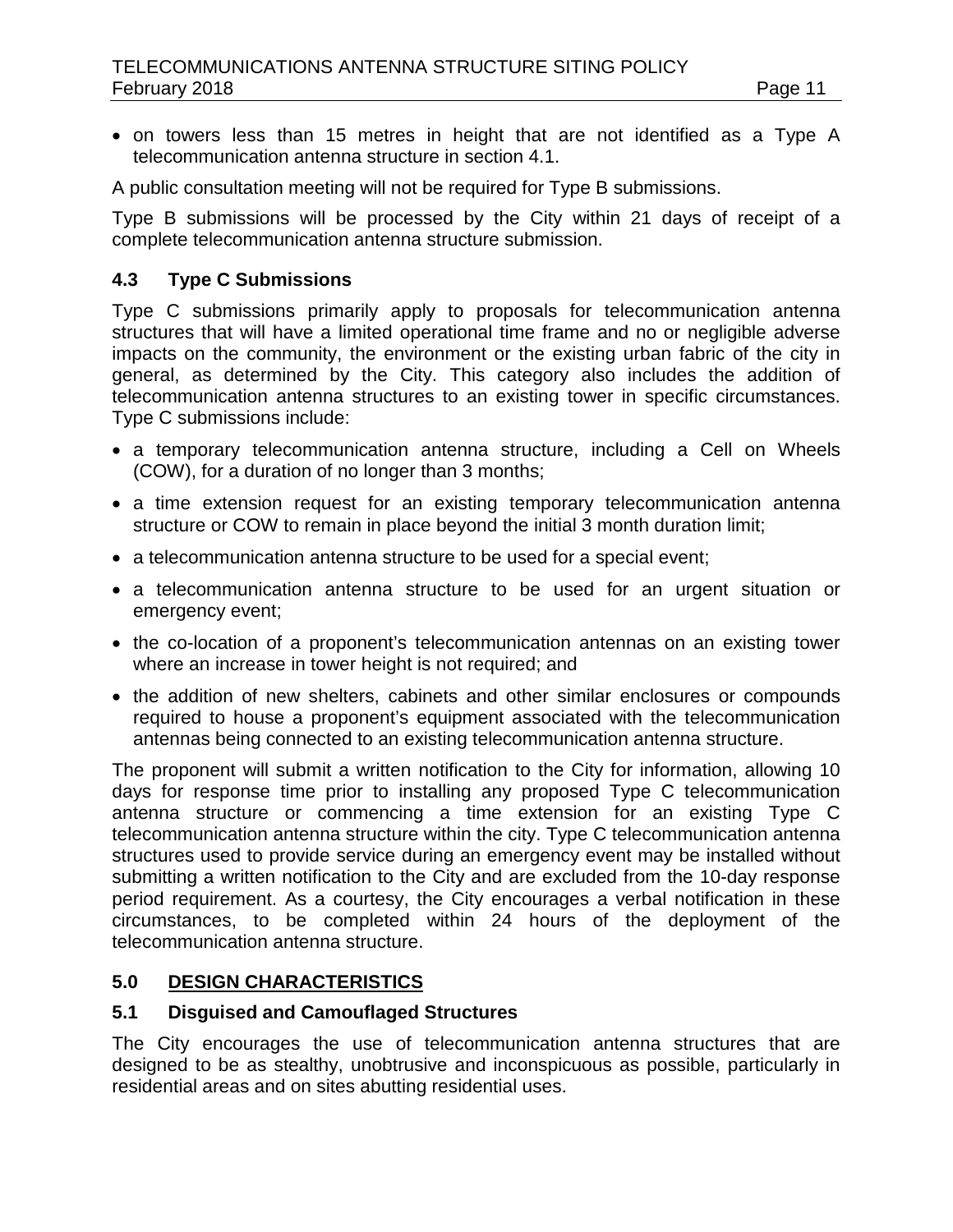This includes the hiding or disguising of telecommunication antennas in or on buildings, placing them on roof tops or on other existing structures, and the camouflaging of telecommunication antennas on street lights or other apparatuses, appliances and objects.

The appropriate type of telecommunication antenna structure for each situation should be selected based upon the goal of making best efforts to blend with the nearby surroundings and minimize the visual aesthetic impacts of the telecommunication antenna structure on the community.

# **5.2 Preferred Built Forms**

Roof top installations, freestanding telecommunication antenna structures in the form of monopole and tri-pole towers with flush mounted or cluster mounted telecommunication antennas, and streetlight and parking lot light poles that have telecommunication antennas sheathed completely within the pole are preferred built forms for telecommunication antenna structures within the city.

Pinwheel telecommunication antennas are discouraged, as is the use of guy wires and cables to steady, support or reinforce a tower. Lattice work towers may be considered in specific circumstances, at the discretion of the City.

# **5.3 Screening Features**

The use of landscaping, fences and architectural features on and around the equipment compounds, shelters and cabinets associated with a telecommunication antenna structure is encouraged to assist these structures to blend in with their surrounding environment.

#### **5.4 Signage**

The placement of signs on telecommunication antenna structures is generally discouraged. However, in circumstances where the City determines it is appropriate, signage may be used to assist in screening, disguising or camouflaging a telecommunication antenna structure. In these cases, signage must be limited to identifying only businesses, uses or services occurring on the site.

An approved development permit for the signage component will be required as signage is not an essential element needed for the operation of a telecommunication installation. The designated processing period for a letter of concurrence or non-concurrence does not apply to the signage portion of any such submission.

# **5.5 Lighting**

Unless specifically required by Transport Canada, the display of any type of lighting on a telecommunication antenna structure is discouraged. Where Transport Canada requires a telecommunication antenna structure to be lit, the lighting should be limited to the minimum number of lights and the lowest illumination allowable.

Any required strobe lighting should be set to the maximum strobe interval allowed by Transport Canada.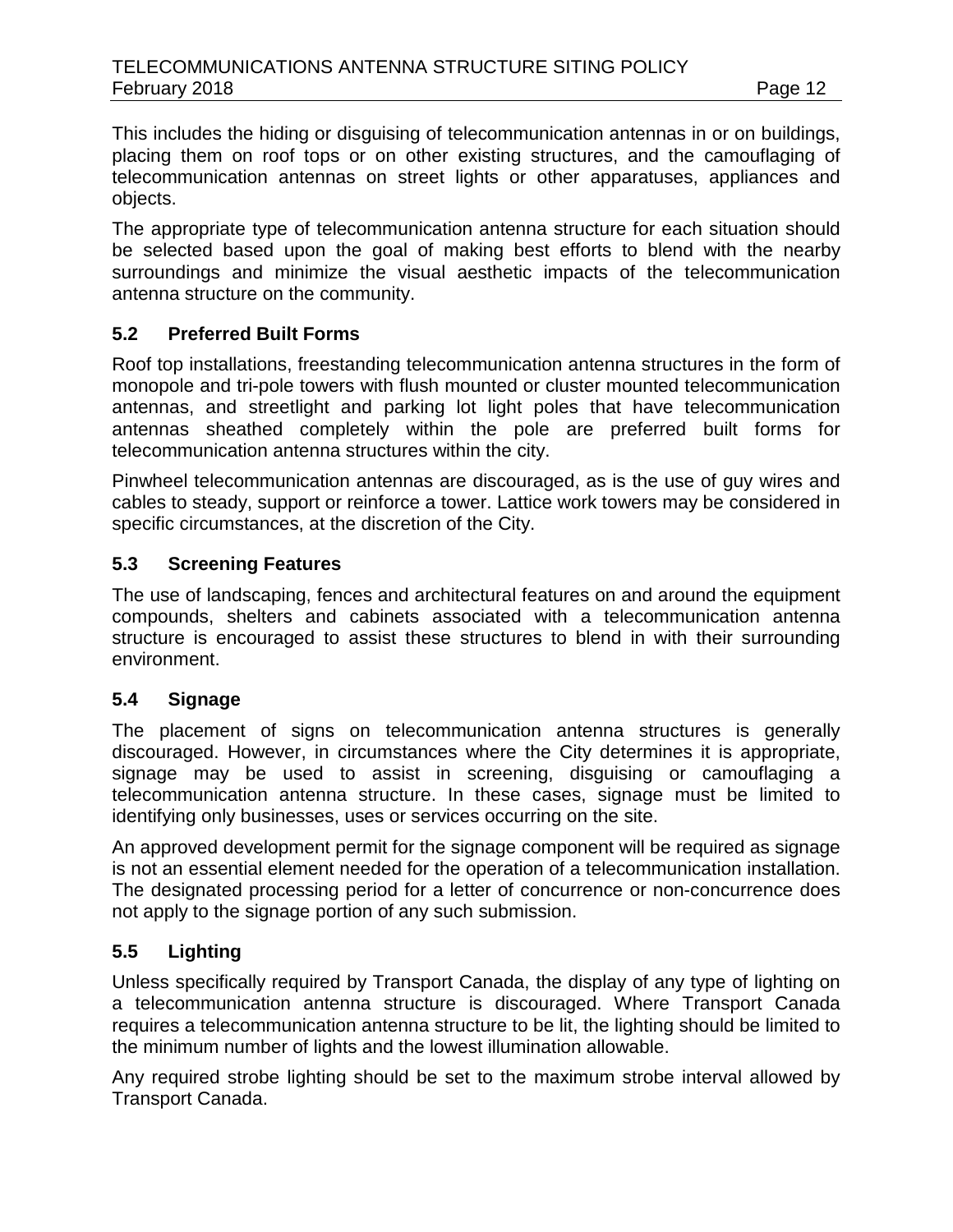The lighting of telecommunication antenna structure compounds for security purposes is supportable provided it is shielded from adjacent residential properties, is kept to a minimum number of lights and illumination intensity and, where possible, it is provided by a motion detector type of system. Where possible, lights should be capped and downward facing.

## **5.6 Residential Development Setback Guidelines**

The City recommends that the placement of telecommunication antenna structures utilizing towers should not be located in very close proximity to residential developments of any built form or density. As a guideline, it is recommended that any towers proposed to be placed on a site abutting existing dwellings should be located:

- at least three times the height of the proposed tower away from existing dwellings for towers less than 15 metres in height;
- at least 90 metres away from existing dwellings for towers 16 to 30 metres in height;
- at least 150 metres away from existing dwellings for towers 31 to 45 metres in height;
- at least 250 metres away from existing dwelling units for towers 46 to 55 metres in height; and
- at least 10 times the height of the proposed tower away from existing dwellings for towers 56 metres or greater in height.

The distance shall be determined by measuring from the nearest wall of the nearest dwelling unit (including any secondary suite located in a rear yard or on a detached garage) to the proposed tower. In addition, for the purpose of this subsection, where the height of a tower is between whole numbers, the measurement shall be rounded up to the next full number (e.g. a tower measuring 30.34 metres in height shall be considered to be 31 metres in height).

The City may, at its discretion, modify these setback guidelines on a site by site basis, taking into account such factors as buffering topography and vegetation, intervening major transportation and utility corridors, rivers and streams, intervening non-residential buildings and information arising from a public consultation meeting concerning the proposed telecommunication antenna structure. Exceptions will also be considered for those telecommunication antenna structures that are considered to be stealth structures or stealth installations.

# **6.0 CO-LOCATION**

#### **6.1 Co-location Options**

The City encourages the co-location of telecommunication antenna structures. This may include, but is not limited to:

- the installation of a proponent's telecommunication antennas on any existing telecommunication antenna structure;
- the construction of a new telecommunication antenna structure on which other proponents are invited to co-locate;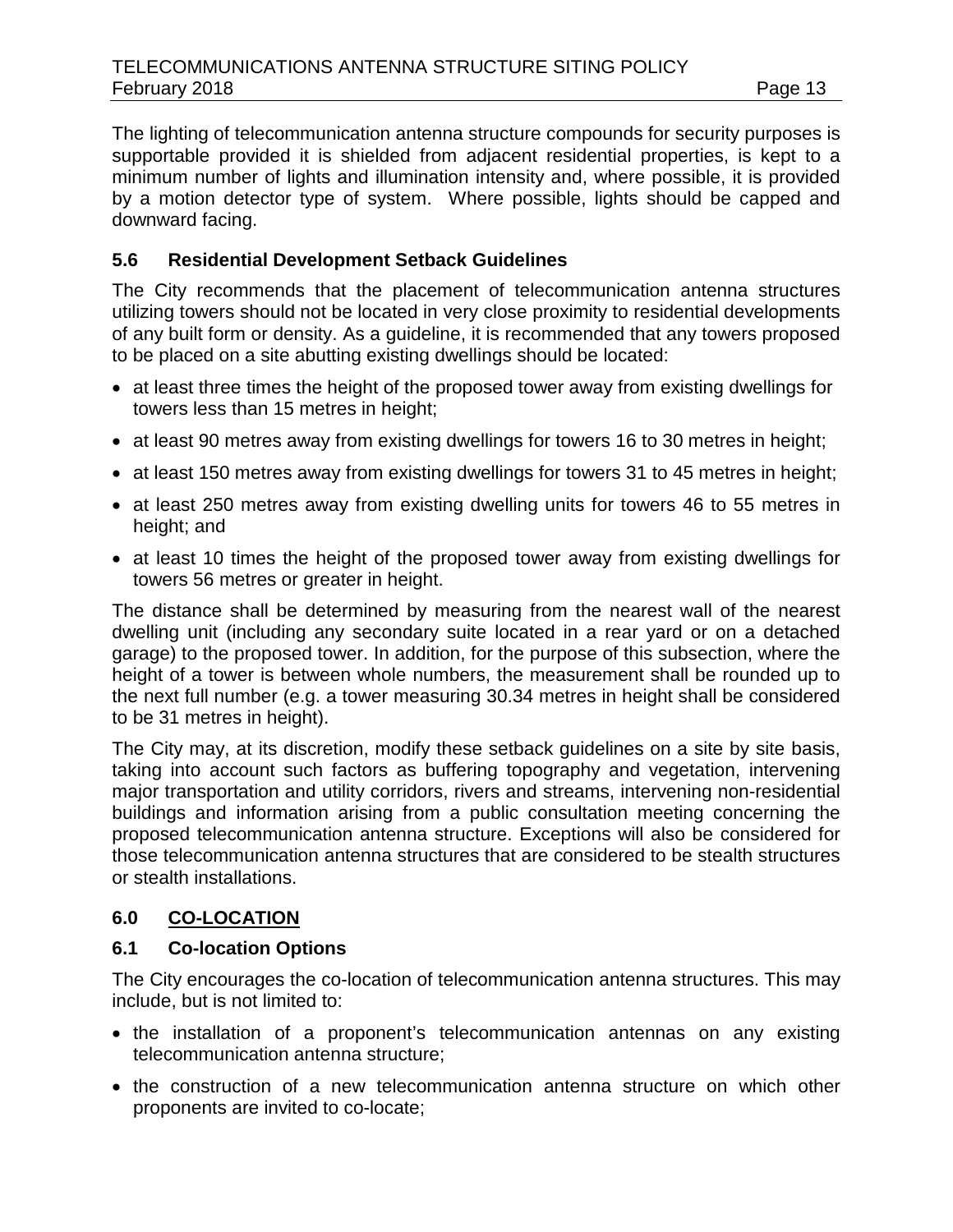- the reconstruction or modification of an existing telecommunication antenna structure to accommodate the equipment of additional proponents; or
- the relocation of a proponent's existing telecommunication antennas to another proponent's telecommunication antenna structure followed by the removal of the redundant existing telecommunication antenna structure.

In cases where a telecommunication antenna structure is being replaced or taken out of service, the City acknowledges that the existing telecommunication antenna structure could remain temporarily while a new telecommunication antenna structure is being built and the telecommunication antennas and equipment relocated from the existing structure to the new structure.

#### **6.2 Replacement or Modification due to Co-location**

Where the reconstruction or modification of an existing telecommunication antenna structure is proposed to accommodate either additional telecommunication antennas or a co-location not identified on the drawings approved with the original concurrence, a public consultation is not required if the height of the replacement or modified structure is not increased more than 25% of the existing structure's height. However, the proponent's representative is requested to provide the following information to administration:

- The height and type (e.g. monopole, tri-pole, etc.) of the existing telecommunication antenna structure;
- The height and type of the proposed reconstructed telecommunication antenna structure;
- The location and type (e.g. pinwheel, cluster mount, etc.) of all telecommunication antennas, including any futures;
- The location, size, height, colour and finishing materials of any additional equipment shelter and screening for same;
- The name of any co-locating proponent; and
- Any other material that the proponent's representative considers important in explaining clearly what changes are proposed to take place and why.

No changes to the existing telecommunication antenna structure, its screening or its equipment shelter should take place until a written acknowledgement is received from the City or the 10 day response period set out in subsection 4.3 has lapsed, whichever occurs first.

#### **6.3 Evidence of Co-location Review**

The City strongly recommends that a co-location review take place prior to any Type A or Type B submission for concurrence for a telecommunication antenna structure. In this regard, the proponent is requested to provide written evidence, as part of their submission to administration, demonstrating that co-location on an existing telecommunication antenna structure, a replacement or modified telecommunication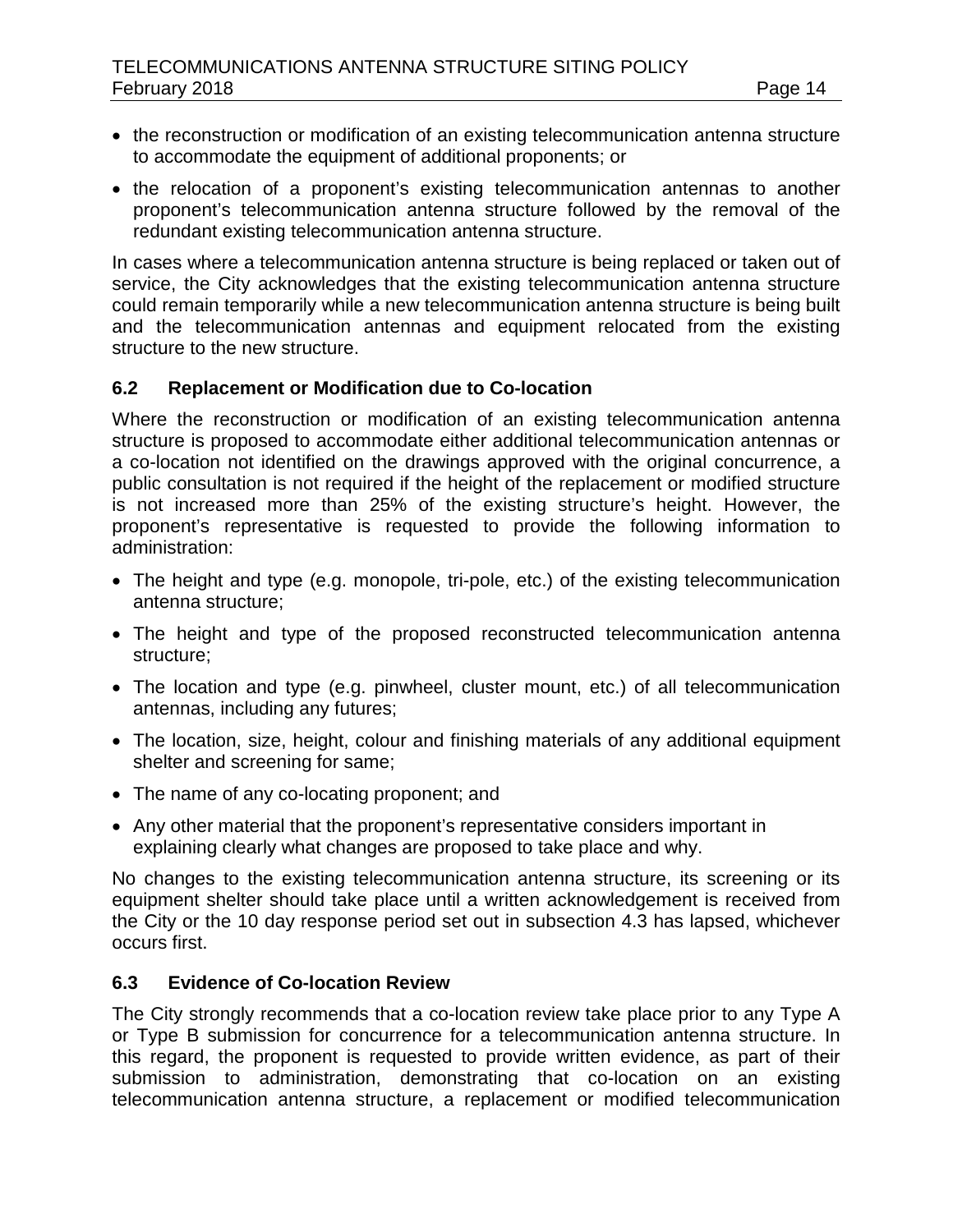antenna structure or a proposed new telecommunication antenna structure has been reviewed with other proponents operating within the city limits. Also requested is information regarding the feasibility of co-location versus the construction of an additional telecommunication antenna structure. All existing and proposed telecommunication antenna structures within a 500 metre radius of any proposed new telecommunication antenna tower's location must be included in the review for colocation potentials. If co-location is not possible for technical reasons, a statement signed by an appropriate technical expert is requested in support of the written evidence noted above. If co-location is not possible due to a lack of interested participants or other considerations, a statement signed by an appropriate authority for the proponent making the submission is requested as part of the aforementioned written evidence.

#### **6.4 Co-location and Unobtrusiveness**

The City recognizes that the objective of promoting co-location as described in this section, and the objective of making telecommunication antenna structure facilities less noticeable, as described in section 5.0, may sometimes come into conflict. Nevertheless, the City intends to review each submission on its merits with a view to promoting both objectives and, where necessary, will determine the appropriate balance between them. The proponent will be given direction in this regard by administration during the pre-submission consultation process, or if no pre-submission consultation has taken place, during the review and evaluation of the submission.

# **7.0 NOTIFICATION AND PUBLIC CONSULTATION PROCESS**

# **7.1 Initial Contact with the City**

Prior to physically investigating an area for potential telecommunication antenna structure site locations, the City requests that proponents provide administration with a courtesy notification that locations in the community are being assessed for a telecommunication antenna structure site.

# **7.2 Notification Obligations -- Public Consultation Meeting Not Required**

When a public consultation meeting is not required pursuant to subsections 4.2, or 4.3, notification of a proposed telecommunication antenna structure siting shall be given to administration and the appropriate community associations by the proponent either in advance or at the time a submission is made to the City for concurrence. This notification must be made in writing (e.g. letter, e-mail or brief) and must include:

- the proponent's name and contact information;
- the municipal address of the proposed location;
- the type and height of the telecommunication antenna structure; and
- a brief explanation as to why a public consultation meeting is not required.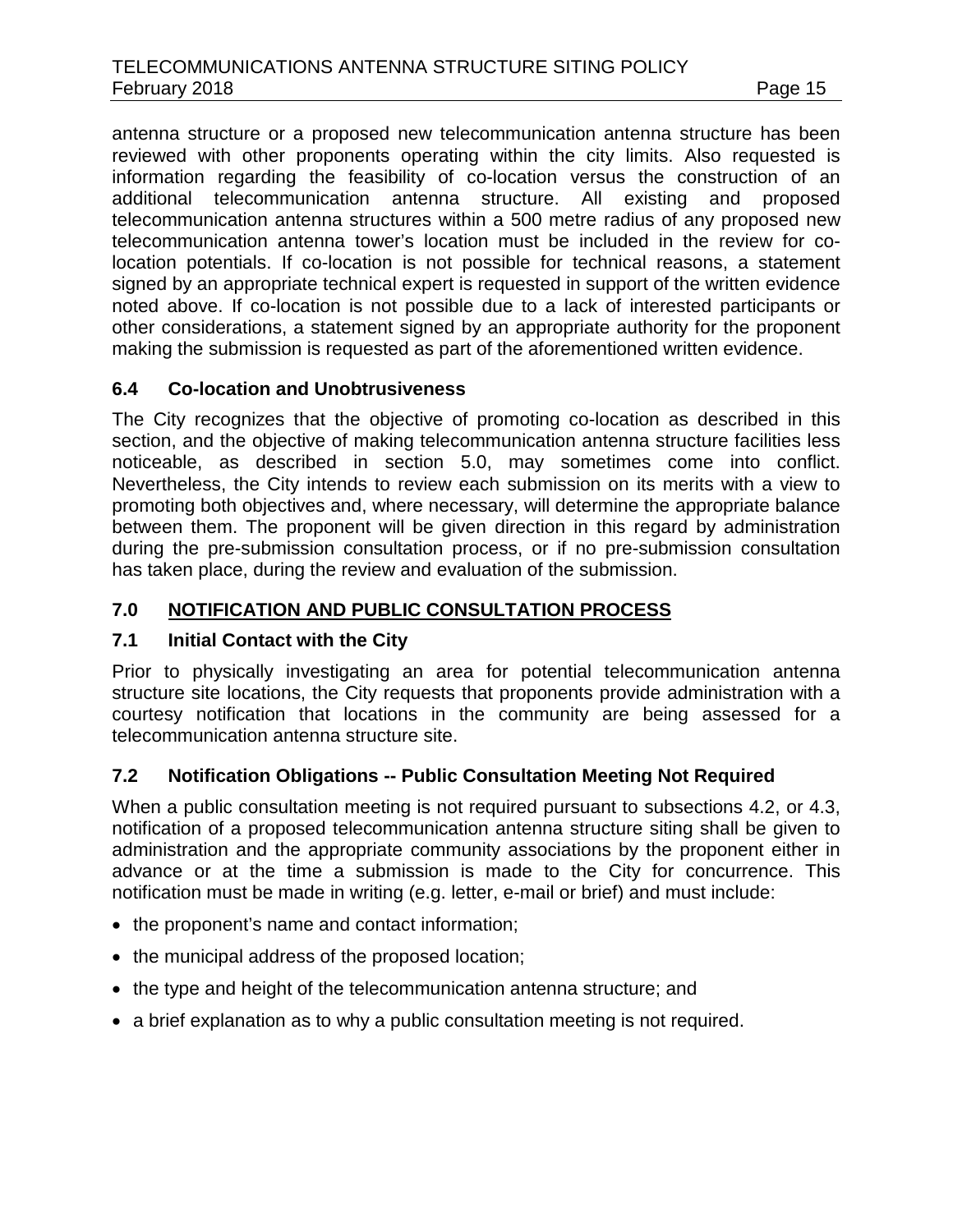# **7.3 Notification Obligations -- Public Consultation Meeting Required**

When a public consultation meeting is required pursuant to subsections 3.3 or 4.1 of this policy, written notification of a proposed telecommunication antenna structure siting shall be given by the proponent to mayor and council, the appropriate community associations (including any adjoining community if portions of such community lie within the 200 metre notification ring detailed in subsection 7.4 of this policy) and administration. Notification of community associations shall be by regular mail. The proponent shall include in the notification a copy of the plans for the structure and a copy of the notice of public consultation meeting. The proponent shall then undertake the public consultation meeting process by conducting a public meeting prior to making a telecommunication antenna structure submission to the City in accordance with the provisions of subsections 7.4, 7.6, 7.7 and 7.8. The proponent will also place an advertisement in the local newspaper for two consecutive weeks prior to the meeting.

# **7.4 Notification to Affected Residential Properties**

Except as may be allowed in subsection 7.5 of this policy, when a public consultation meeting is required pursuant to subsections 3.3, or 4.1, notification of the proposed siting of a telecommunication antenna structure shall be sent by the proponent to all affected residential properties within a 200 metre radius of the proposed telecommunication antenna structure. The measurement to determine the 200 metre distance shall be taken from the centre of the proposed structure. Where the 200 metre notification radius bisects a multi-unit residential building or a residential block, notice shall be extended to the whole building or to all residential properties on the affected block face. In addition, for apartment buildings and condominium buildings, the proponent must provide notification to each dwelling unit in the building.

#### **7.5 Exceptions to the Notification Area Requirement**

The City anticipates that, in certain cases, it may be reasonable to reduce the 200 metre notification area. This may involve, but is not limited to, proposed telecommunication antenna structures where the location is separated and or buffered from residential properties within the 200 metre notification area by:

- Significant or extensive topographical features;
- A major transportation or utility corridor;
- Tall buildings that will block all or most of the proposed telecommunication antenna structure's visibility from those residential properties beyond them; or
- Substantial tree cover that will block all or most of the proposed telecommunication antenna structure's visibility from those residential properties beyond them.

Any reduction of the 200 metre notification area will be at the discretion of the City and must be negotiated with the City by the proponent at the pre-submission consultation stage.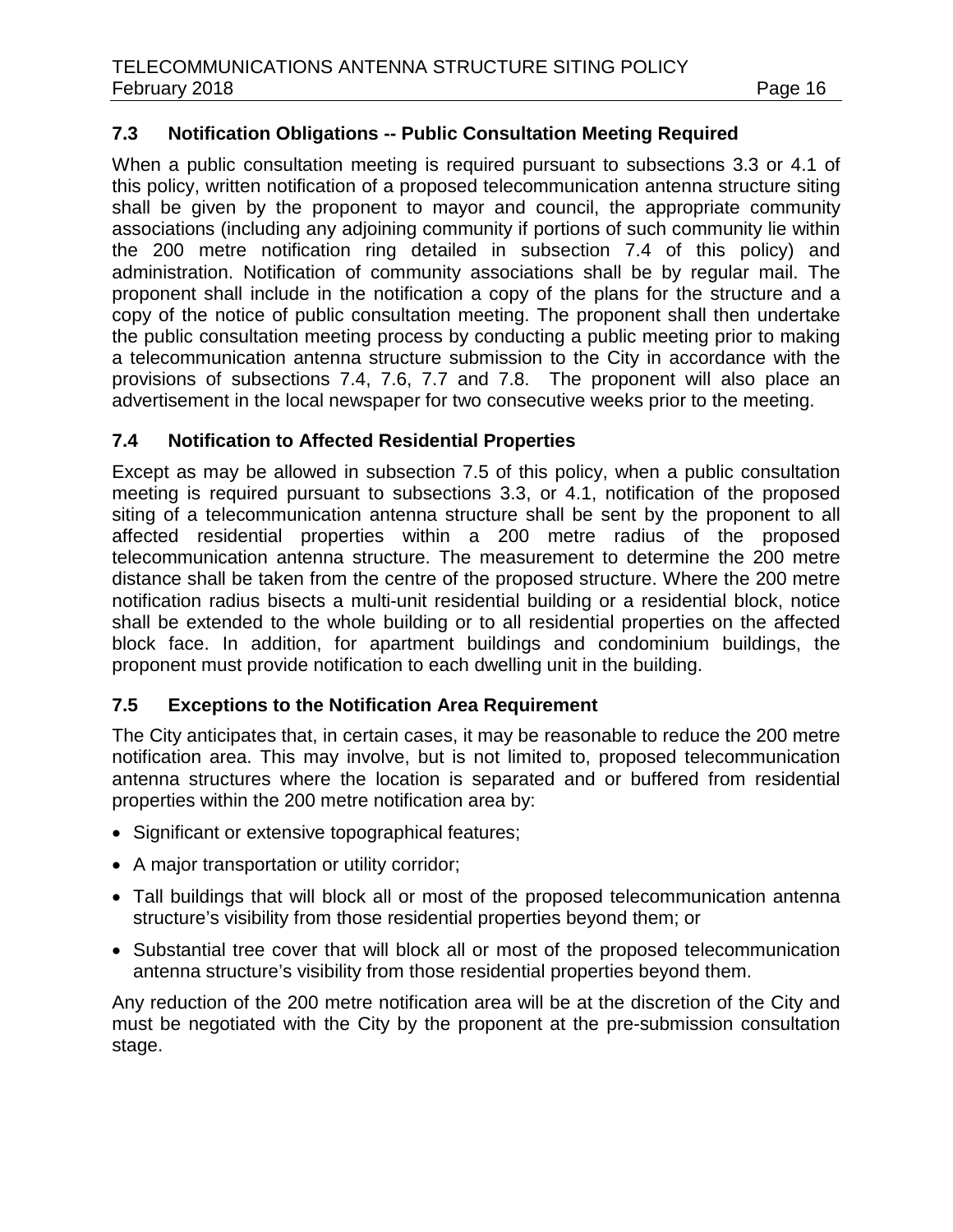# **7.6 Public Consultation Meeting Notification Method and Timing**

When a public consultation meeting is required, the proponent shall issue a notification in written form in accordance with subsection 7.7 and deliver it, either by regular mail service or by hand, to all affected residential properties within the notification area defined in subsection 7.4. If the notification is to be given by regular mail service, it must be mailed at least 21 days prior to the date of the public consultation meeting. If the notification is to be hand delivered, it must be delivered to the affected residential properties at least 14 days prior to the date of the public consultation meeting. It is recommended that the proponent keep a log or similar record showing mail out or delivery dates, times and addresses in case of a dispute regarding the notification procedure.

#### **7.7 Public Consultation Meeting Notification Form and Content**

A written public consultation notification shall be sent out in an envelope addressed to the owner. No advertisement shall be on the outside of the envelope. The notification shall include, as a minimum, the following information:

- The date, time and place where the public consultation meeting will be held;
- Any agenda or itinerary for the meeting;
- the name and telephone number of the proponent's representative as a contact for the public;
- Information about the size, type, location on the site and diameter of the proposed telecommunication antenna structure, as well as the number and type of antenna arrays to be mounted (such as pin wheel mounted, cluster mounted, etc.), including any potential for futures and co-location opportunities; and
- Any other material the proponent deems appropriate to best inform the public.

Details should also be provided to show the proposed telecommunication antenna structure and its associated equipment shelters in context with the area immediately adjacent. In this regard, presentation of accurately scaled photographic simulations depicting the proposed facility and its environs is also recommended, but is not mandatory as part of the notice.

#### **7.8 Public Consultation Meeting Format**

It is solely the responsibility of the proponent, at the proponent's own cost, to arrange, organize and conduct a public consultation meeting. At the City's discretion, the proponent may conduct the meeting in either a formal manner or an open house format.

A formal meeting entails the public seated facing the proponent's representatives. The representatives provide information concerning the proposed telecommunication antenna structure and answer questions about the proposal and telecommunications in general.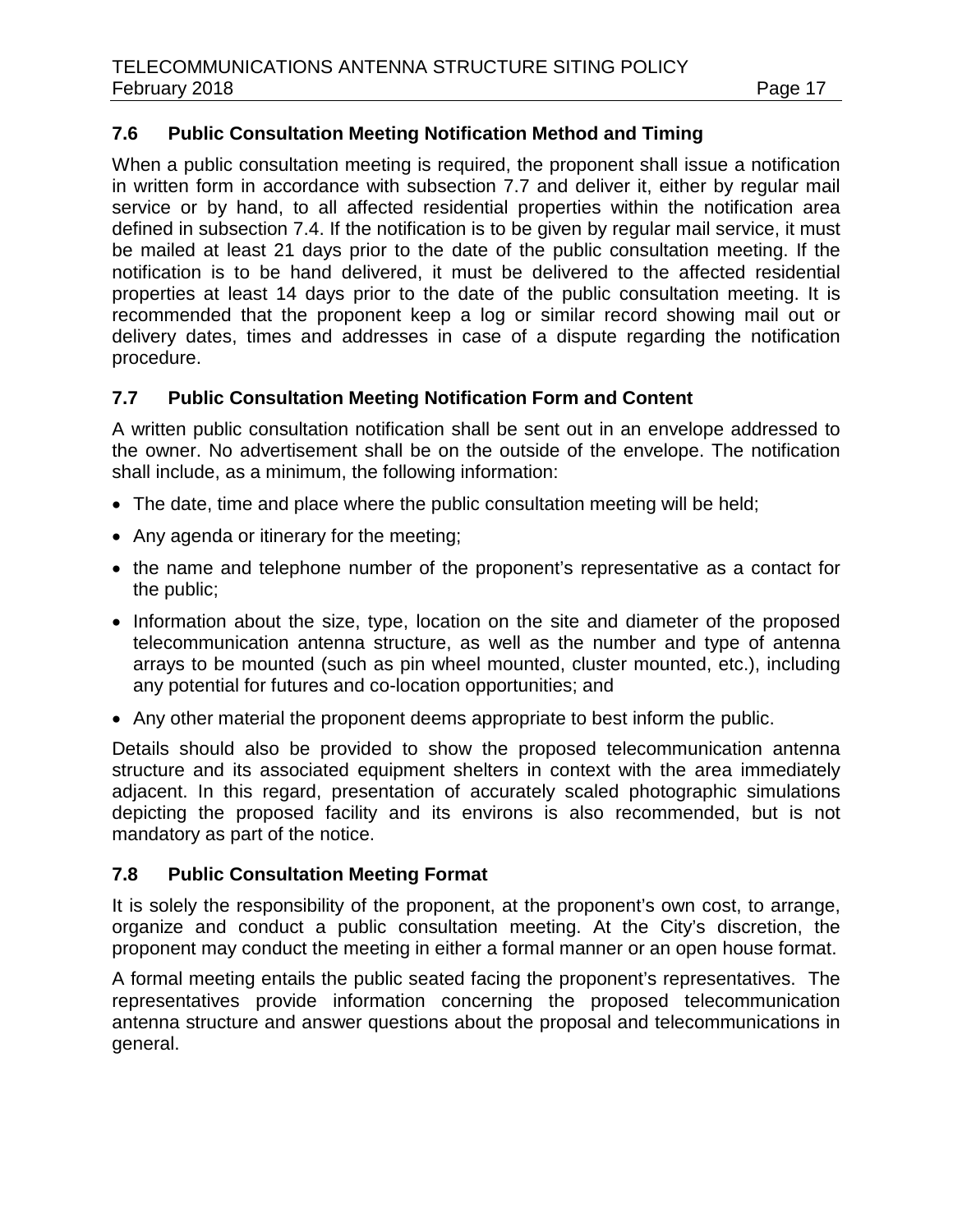An open house format involves a meeting with no formal seating provided. The public is free to walk through a series of displays providing information about the proposal and about telecommunications in general. The proponent's representatives are available to discuss issues and answer questions in a one-on-one setting.

In either case, the City recommends the following basic information be provided at a public consultation meeting:

- The proposed location of the telecommunication antenna structure;
- Why and how the location was chosen;
- What other locations were considered and why they weren't chosen;
- An aerial photograph or site plan showing the proposed location of the telecommunication antenna structure, the notification area and the properties within the notification area that received a notice of the meeting;
- The height, type of telecommunication antenna structure, colour, materials, type and number of telecommunication antennas (including futures) and co-locations;
- A site plan showing where on the property the telecommunication antenna structure will be situated;
- Plans showing the design and appearance of the telecommunication antenna structure and any equipment shelters, cabinets, compounds, fencing and landscaping to be provided as part of or in support of it;
- Accurately scaled photographic simulations showing the property with and without the telecommunication antenna structure in place;
- The name, phone number, e-mail address and fax number of a contact person employed by the proponent;
- Health and safety information regarding radio frequency transmission (Health Canada Safety Code 6);
- Technical information regarding radio frequency transmission as it relates to cell phone and cell tower functions;
- The time frame within which questions, concerns and comments will be received and addressed by the proponent after the meeting and prior to making a submission to the City; and
- Any other material that the proponent considers important to best inform the public regarding its proposal.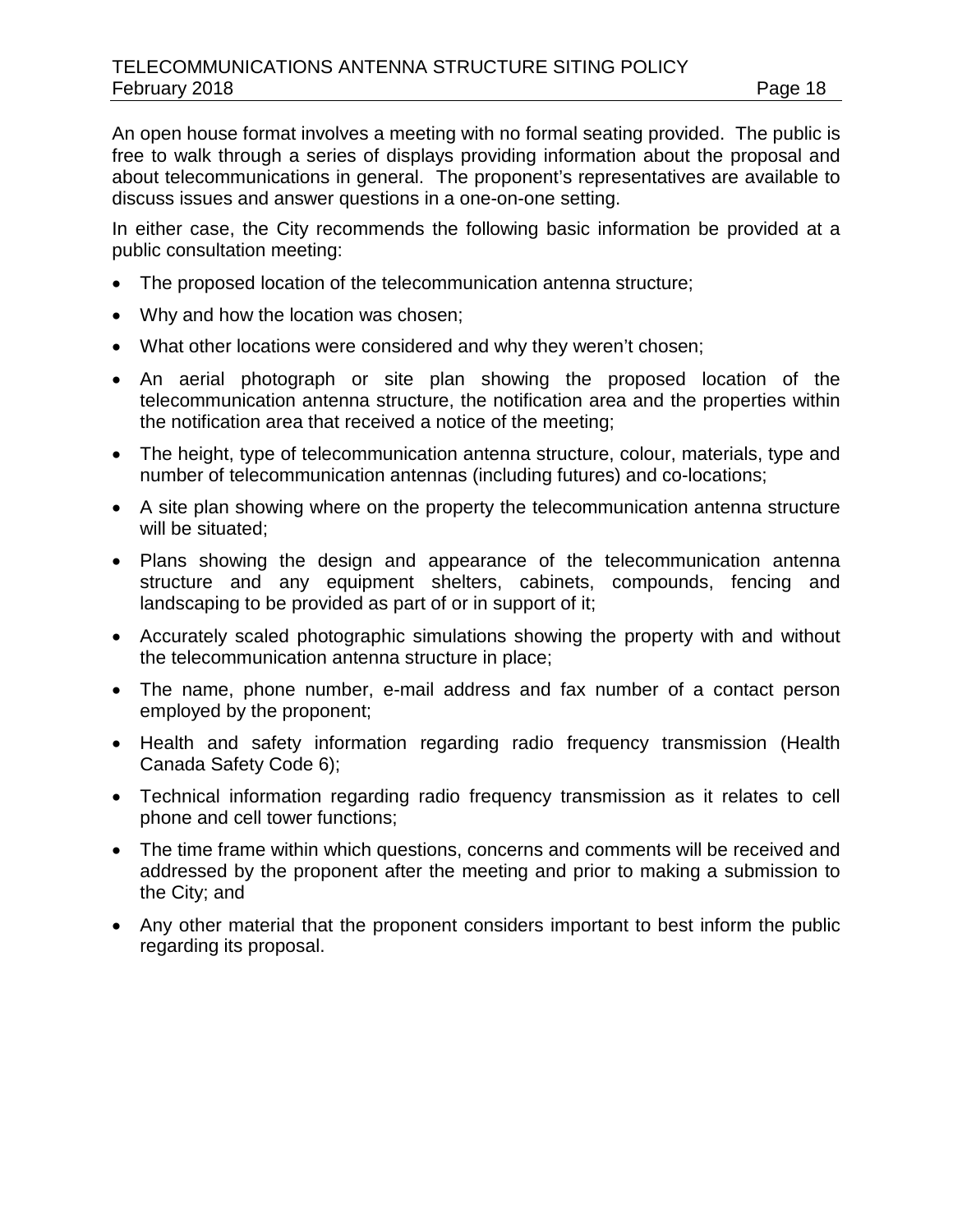# **7.9 City's Obligation to the Public Consultation Meeting**

The City performs three main functions at a public consultation meeting.

- 1 Scrutinize the consultation process:
	- By observing how and what information is provided to the public by the proponent about the proposed telecommunication antenna structure and its intended location;
	- By observing what questions arise from the public about the proposed installation;
	- by observing what answers to these questions are provided by the proponent; and
	- By observing how concerns and other issues regarding the proposed telecommunication antenna structure's placement are resolved.
- 2 Clarify the provisions of the policy as required:
	- By explaining the procedures regarding the notification process ;
	- By articulating what is expected in terms of resolving the issues brought forward at the meeting by the public;
	- By communicating the City's objective regarding the co-location of other proponents' antennas on existing and proposed telecommunication antenna structures; and
	- By outlining the circumstances required for the issuance of a letter of concurrence or non-concurrence.
- 3 Explain the City's role in the deployment of telecommunication antenna structures, which includes:
	- Ensuring the policy is followed;
	- Evaluating each proposal based on specific criteria, reasoning and development guidelines;
	- Confirming that the proponent has conducted and completed any follow-up work arising from a public consultation meeting; and
	- Facilitating communication between other proponents regarding co-location arrangements.

#### **7.10 Proponent Obligations after the Public Consultation Meeting**

Following a public consultation meeting, the proponent must respond to any concerns or issues arising from it. It is recommended that 10 working days be allowed to ensure time for receiving and responding to any concerns from the public arising as a result of the meeting. Subsequently, the proponent may proceed with a submission to the City.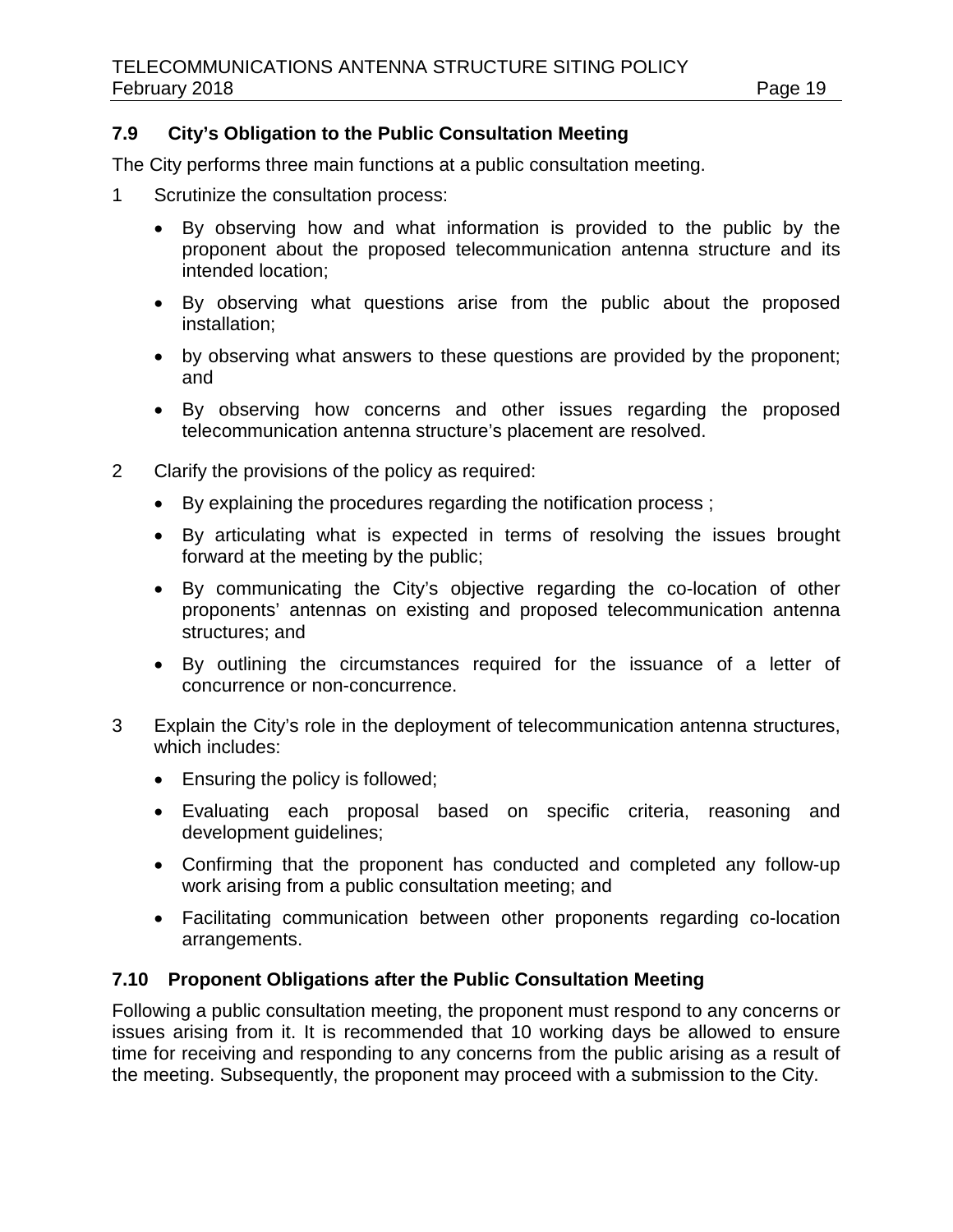# **7.11 Documenting the Public Consultation Meeting**

Where a public consultation meeting has been conducted and the proponent proceeds with a telecommunication antenna structure submission, a brief containing the names and addresses of all attendees at the public consultation meeting must be included. A copy of any agenda, presentation, minutes or similar record may also be included at the proponent's discretion. However, the brief must document the topics discussed, concerns raised, resolutions reached and, where arising, any outstanding issues that could not be resolved.

The proponent must demonstrate how the issues have been addressed and subsequently resolved or, where issues have not been resolved, the brief must explain why.

#### **8.0 REDUNDANT TELECOMMUNICATION ANTENNA STUCTURES**

Regardless of telecommunication antenna structure type, when a telecommunication antenna structure becomes redundant to the operation of a proponent's telecommunications network, the City requests that the proponent remove the telecommunication antenna structure and all buildings and associated equipment from the site and remediates the property to the satisfaction of the property owner.

Unless otherwise specified in a written agreement with the property owner, the City recommends that removal and remediation take place within 60 days of the telecommunication antenna structure becoming redundant. Notification to the City is requested within 30 days of the proponent's abandoning or decommissioning the telecommunication antenna structure.

Regardless of telecommunication antenna structure type, in cases where a redundant telecommunication structure is not being removed by the proponent abandoning or decommissioning the structure, but is instead to be sold to a party that is not another proponent or a party that will not be using the telecommunication antenna structure for wireless telecommunication or other radiocommunication purposes, the City requests a notification in writing within 30 days of the sale of the telecommunication antenna structure.

#### **9.0 HEALTH AND RADIOFREQUENCY EXPOSURE**

The City reviews and evaluates submissions for a telecommunication antenna structure in relation to land use planning criteria. The City does not assess submissions with respect to health and radiofrequency exposure issues or any other non-placement or non-design related issues.

Any questions or comments the public may wish to make regarding health issues related to cell phones, cell towers and radiofrequency exposure guidelines [\(Safety Code](http://www.hc-sc.gc.ca/ewh-semt/pubs/radiation/radio_guide-lignes_direct/index-eng.php)  [6\)](http://www.hc-sc.gc.ca/ewh-semt/pubs/radiation/radio_guide-lignes_direct/index-eng.php) should be directed to Health Canada on-line at [http://www.hc-sc.gc.ca](http://www.hc-sc.gc.ca/) and to the proponent's representative.

*◘February 2018*